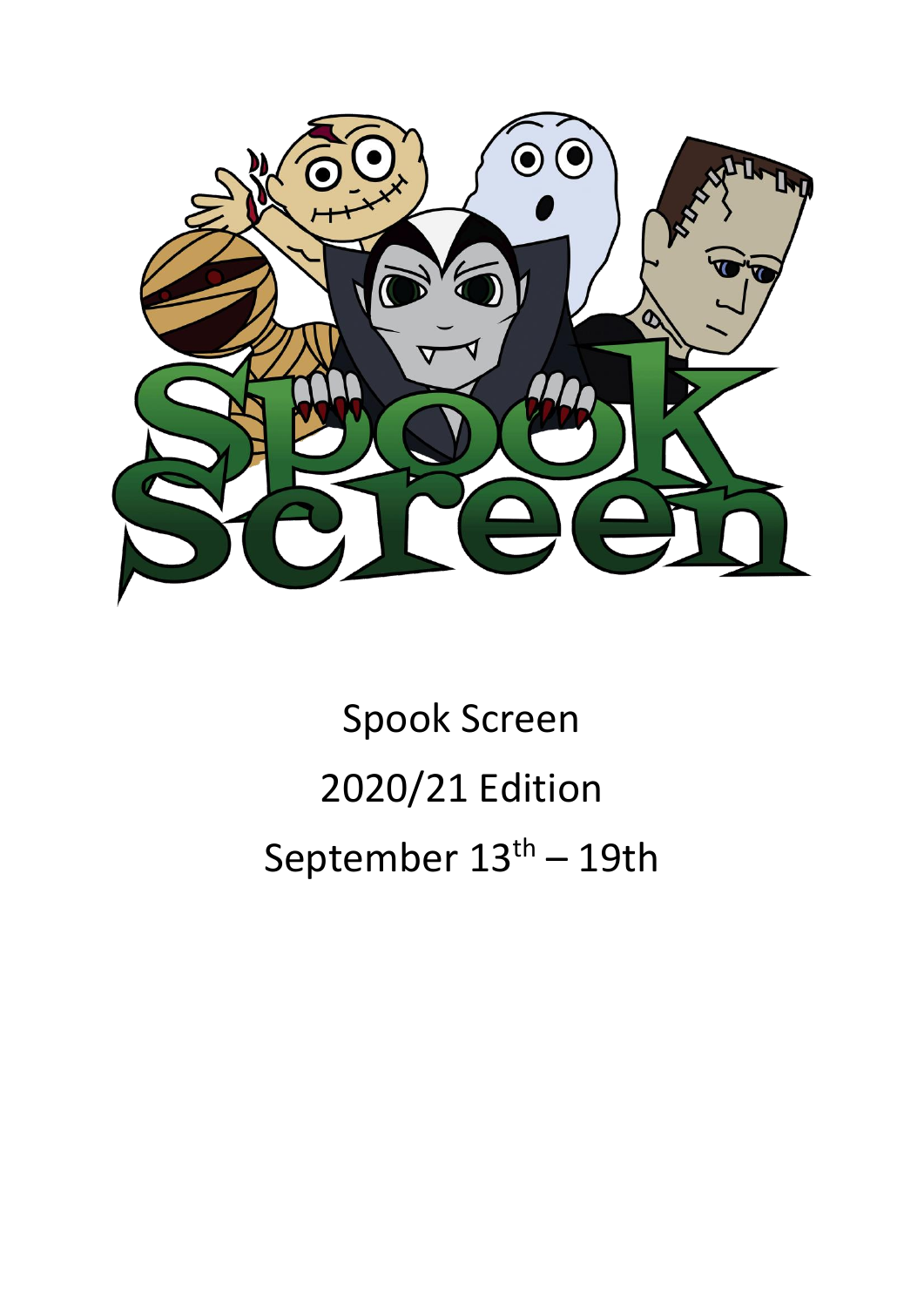# Screening at Saint Peters North Main Street Cork

### Monday 13<sup>th</sup> at Noon



#### **Emily's Monster- 11 mins - Germany**

A little girl vanishes after discovering, that a monster is lurking in the basement.

#### **Clowning Around- 1 min - USA**

A teenage dare pits two girls against a scary clown in 60 seconds

#### **Swipe- 6 mins - Netherlands**

A girl finds out that she has a match on a dating app with a stranger, despite swiping him to the left moments ago. She starts to fear that the man is dangerously close to her

#### **Woman in White - 2 mins - USA**

After escaping the witch's home a young girl must run for her life...

#### **Gone - 15 mins - Australia**

When Detective Natalie Schultz begins investigating the disappearance of 9-month old Olivia Bradbury, she soon discovers the parents are hiding more than they let on

#### **Death and the Maiden- 7 mins - Canada**

This documentary examines the historical influences that contributed to the "Death and the Maiden" images from early Renaissance art, and how this motif manifests in contemporary Western culture

#### **In a Better Place- 3 mins - USA**

A demon to convince her boss to improve their traditional ways.

#### **Flesh Control- 9 mins - UK**

Somewhere in a forgotten, decrepit part of Northern Ireland, two exterminators need to fumigate the kitchen of an old granny flat before they can finally head home and enjoy the weekend.

#### **Circle of Stone- 20 mins - USA**

When rural cops respond to a call for help from one of their own, their search through the woods reveals what happened to a young girl stolen away sixty years before. They find themselves stuck in a supernatural world with their only escape to fight their way out.

Tickets to this screening available at the link below:

<https://www.eventbrite.ie/e/international-shorts-1-spook-screen-tickets-169866873391>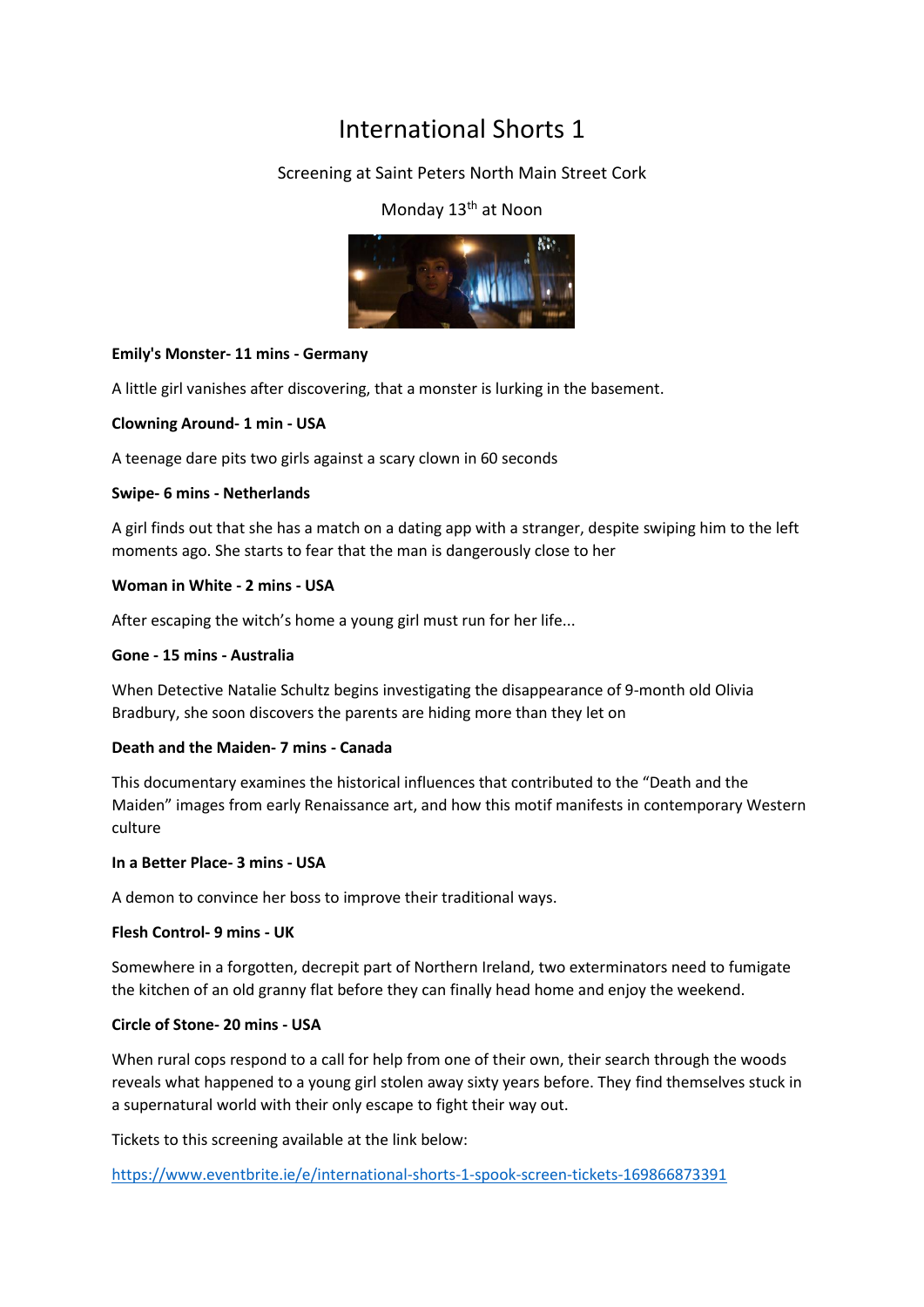### Saint Peters North Main Street Cork

### Monday  $13<sup>th</sup>$  at 4pm



#### **The Babysitter- 11 mins - UK**

Doing homework, texting boys, fighting for your life. For a babysitter, it's all in a day's work.

#### **It's not over yet- 2 mins - Italy**

A small room at night, the television passing images of a macabre cartoon, a man massacring a child with a hammer.

#### **Unmade- 10 mins - UK**

A young woman visits a spiritualist medium in order to contact her dead husband for one final goodbye.

#### **Save Yourself - 6 mins - USA**

After attempting a world flight, and ditching over the pacific, the lone female pilot finds herself amidst feral beings stalking her in the shadows of Bikini Atoll, a radioactive island

#### **Charlie and Yip- 2 mins - UK**

Charlie brings his pet to school for Show and Tell - with unfortunate results

#### **Gone - 13 mins - France**

A bickering family on a road trip stops at a gas station. Murielle, the mother, insists on having the car washed.

#### **Born to be Damned 2- 4 mins - France**

One night, alone in her apartment, a young lady is being spied on by a mysterious shape through her kitchen's window

#### **Hide and Eek- 1 min - USA**

Something spooky is hiding just around the corner! Who knows what you will find...

#### **The Witch Hunters are Coming- 10 mins - UK**

Spoof reality TV documentary following a day at work for two London council witch hunters.

#### **Racconto Notturno - 15 mins - Italy**

Lorenzo is a good architect, proud of his extremely neat life.

Ticket link below

<https://www.eventbrite.ie/e/international-shorts-2-spook-screen-tickets-169868819211>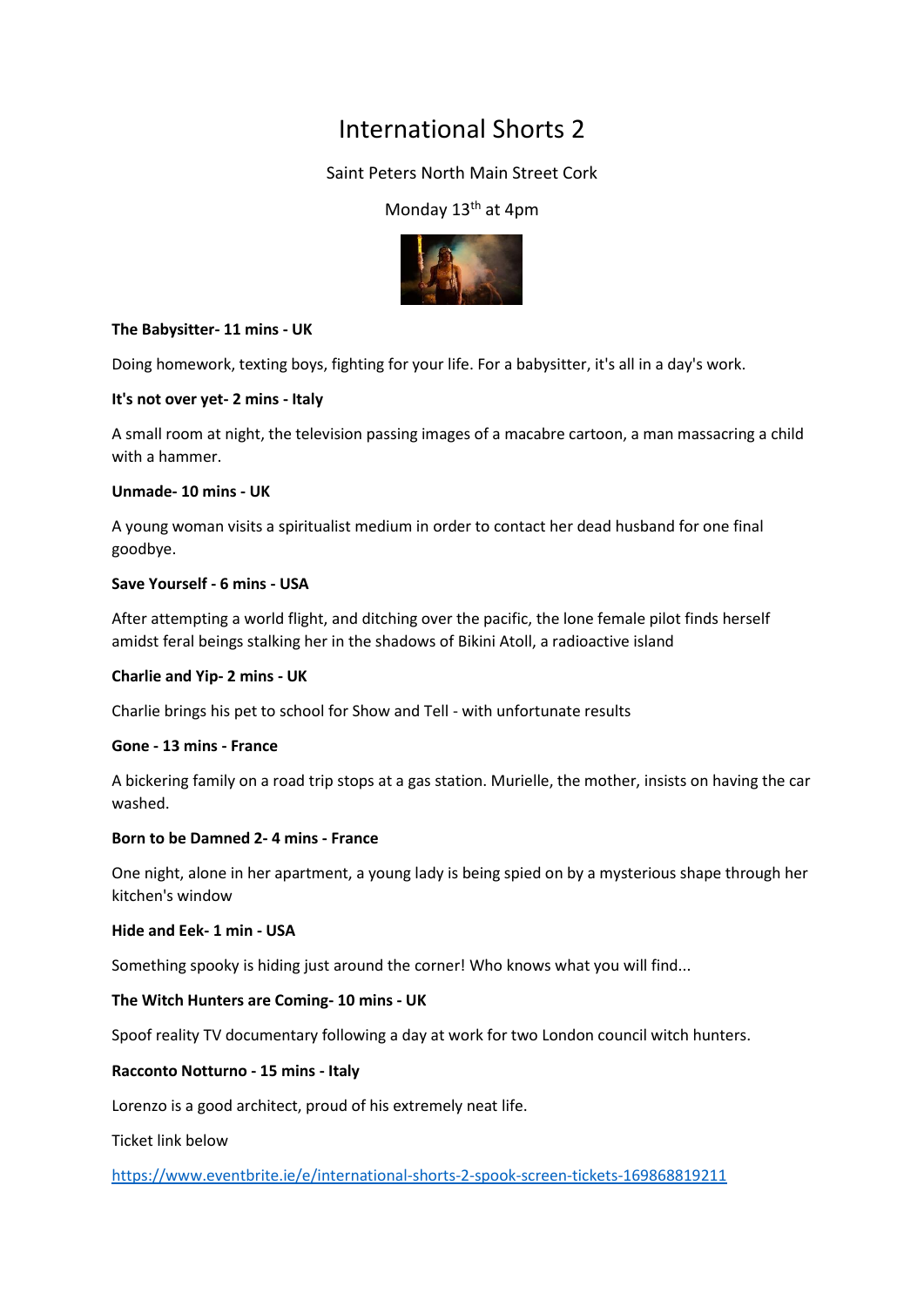### Saint Peters North Main Street Cork

## Tuesday 14<sup>th</sup> at Noon



#### **The Black Thread- 8 mins - Argentina**

Blanca Ravenna aged and sick, selects young Alma to assist her in homework and personal matters. During the first night there are strange appearances of dolls and a mysterious trunk.

#### **Existence- 3 mins - USA**

"Existence" is a post-apocalyptic story of survival and love in a time when artificial intelligence attempts to destroy civilization.

#### **Visitor- 6 mins – Czech Republic**

A young woman Bara copes with a death of her boyfriend in her shabby and dirty apartment.

#### **Dark Passage- 1 min - USA**

A part time driver's last ride of the night may be the last ride of his life.

#### **Faust- 10 mins - Poland**

an alchemist trying to find a meaning of life signs a deal with the devil.

#### **Birth- 2 mins - USA**

Complications arise when a woman gives birth at home.

#### **Horroscope- 4 mins - Spain**

An ordinary schoolgirl's life unravels after an evil creature takes over her body

#### **Leaf of Faith- 3 mins – New Zealand**

A plant, Lilly, is brought inside an apartment. She quickly discovers that her owner has killed every single plant he has owned before her. Lilly knows she will be the next victim if she doesn't escape!

#### **Meat Lovers- 4 mins - USA**

To satisfy her appetite, a young woman must juggle dealing with her salacious lover and a mysterious pizza order.

#### **Equals- 20 mins - Spain**

Equals tells the story of Alex and Ruth, two twentysomethings who meet through a dating app, with a real connection

Tickets to this event at the link below:

<https://www.eventbrite.ie/e/international-shorts-3-spook-screen-tickets-169869571461>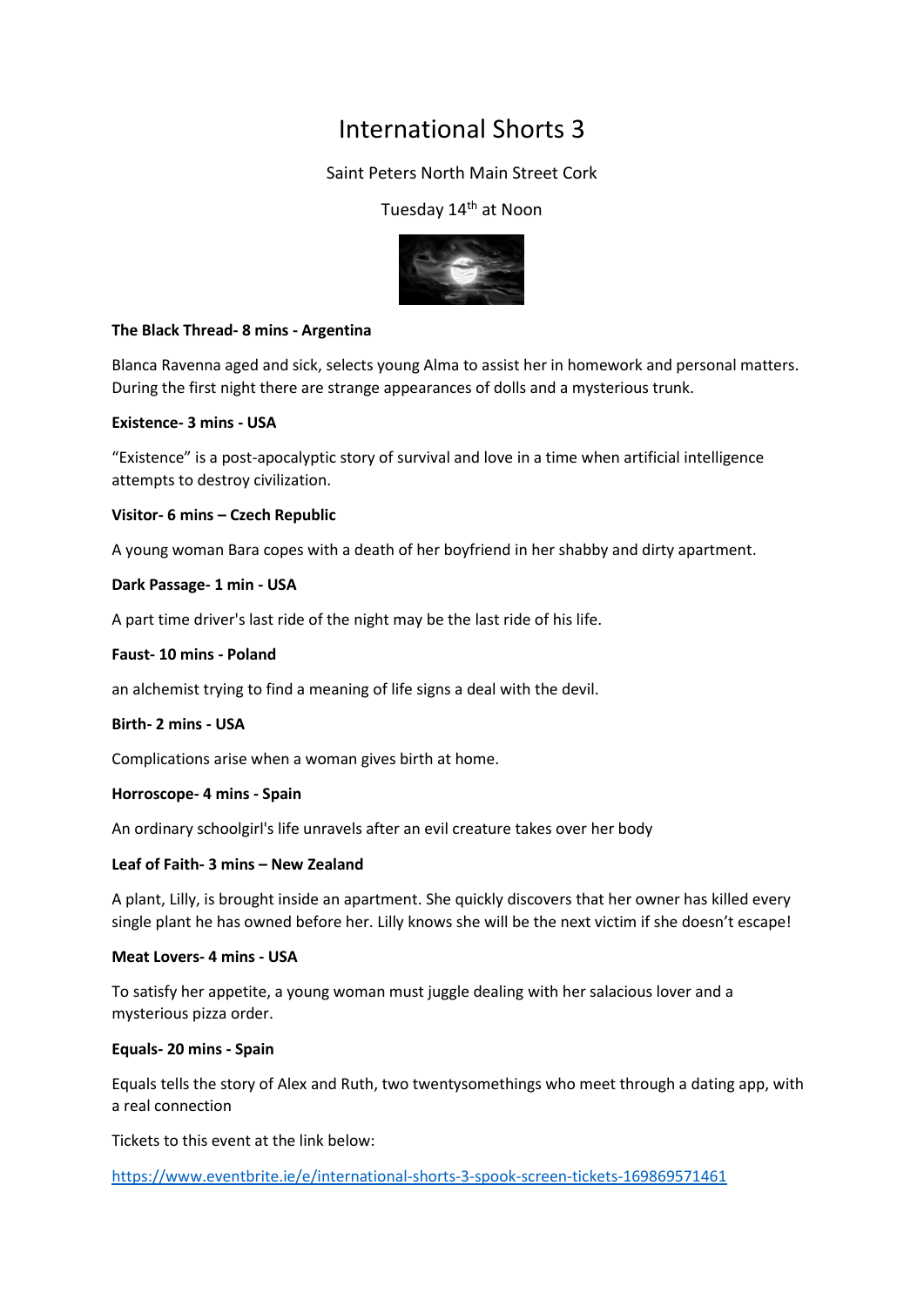### Saint Peters North Main Street Cork

### Tuesday 14<sup>th</sup> at 4pm



#### **Malakout- 10 mins - Iran**

Music was his passion... Love was his masterpiece...

#### **Deerly Beloved- 2 mins - USA**

A Midsummer Night Gone Awry.

#### **Margin of Terror- 4 mins - UK**

A short stop-motion comedy about a mad scientist driven to create the most horrific, terrifying giant monster ever seen – no matter how many attempts it takes

#### **Untitled- 6 mins - UK**

A car crash in the woods at night results in a series of paranormal encounters.

#### **The Cage- 12 mins - Italy**

Federico is a shy and introverted boy. One day he meets Miriam, a seductive and mysterious girl. Federico soon discovered that their meetings are not accidental as they seem

#### **Abscessed- 2 mins - USA**

A man with a terrible toothache discovers he may be dealing with something else besides cavities.

#### **Look Twice- 8 mins - USA**

A night surveillance security guard spots a trespasser on the property; then regrets grabbing their attention once he realizes the intruder is paranormal.

#### **Overkill- 15 mins - USA**

'OverKill' is a film with a comedic take on a familiar setup

#### **Curtains- Linen Unleashed- 3 mins - USA**

Experience the terror of linen unleashed!

#### **Wooden Character- 12 mins - UK**

The incredibly boring Mr. Brown is kidnapped by a sinister organisation and forced to argue the case for his continued existence.

Tickets available at the link below:

<https://www.eventbrite.ie/e/international-shorts-4-spook-screen-tickets-169879743887>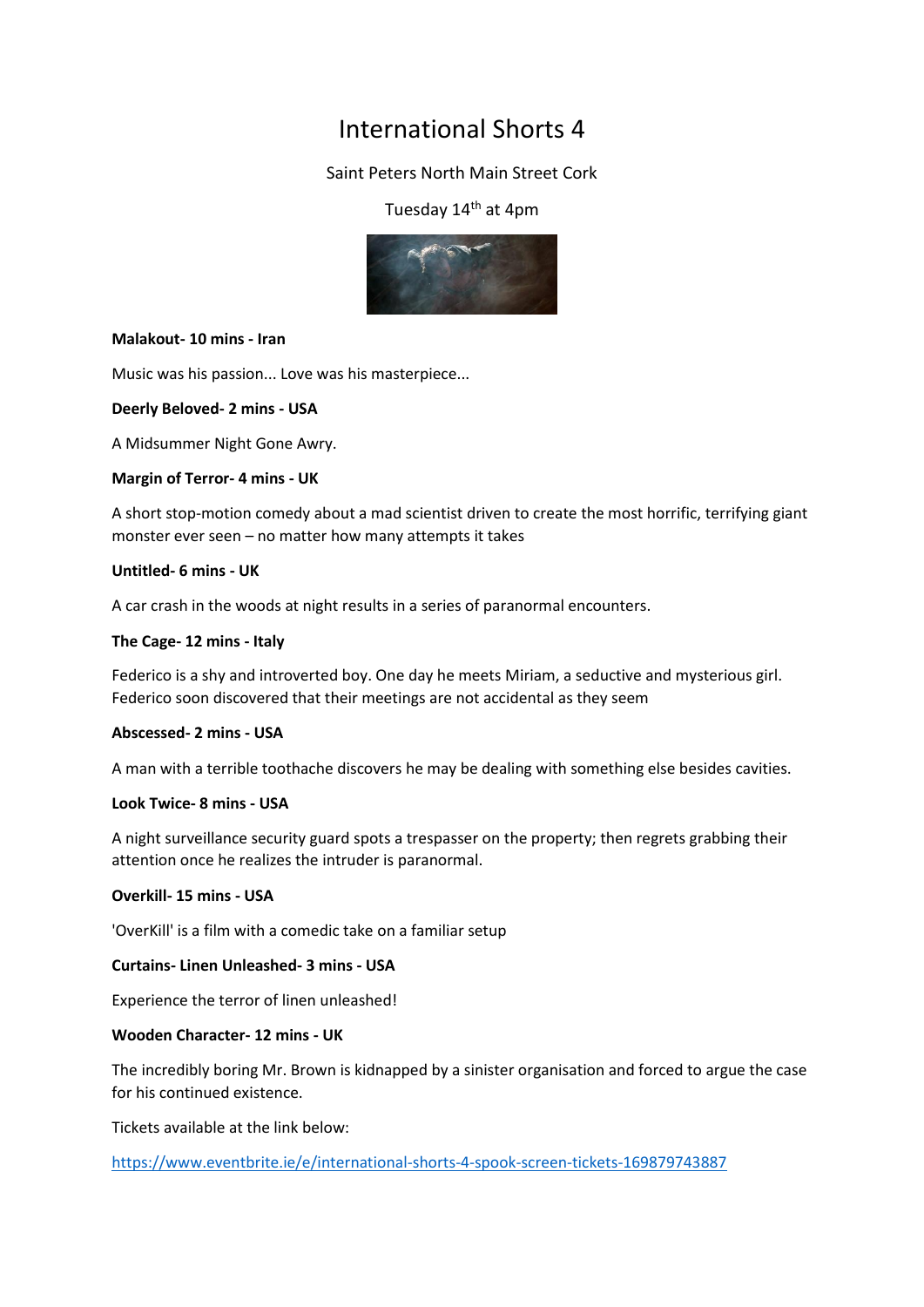### Saint Peters North Main Street Cork

### Wednesday 15<sup>th</sup> at Noon



#### **Familiar- 10 mins - USA**

It is 1942, in the dark woods of Pennsylvania, Richard Mason is the Familiar to a hideous ancient vampiric creature living in the bowels of an isolated mansion

#### **I was your friend- 3 mins - Turkey**

Seeing your best friend leave you is painful. The destruction that this pain can cause is even worse. One night, the little girl and her family are about to find out about this.

#### **Branching out with the invisible man-2 mins - Australia**

A brief nostalgic piece involving a very tired and exhausted Invisible Man, suddenly being awaken to unexpected guests.

#### **The Lake Parasite- 15 mins - USA**

Toxic waste runoff from a luxury resort creates a lake monster which wreaks havoc on the exclusive resort town.

#### **Monster- 10 mins - USA**

After a recent divorce from an abusive husband, Andrea and her son Ethan move into a home where the son is haunted by a monster.

#### **five course meal- 2 min terror - Canada**

A couple signs up for a science experiment and soon discover the horrifying realities of the situation they have entered.

#### **the hangman- 4 mins - Italy**

A 25 year old boy is trying to find explanations between mysteries and tragic events that happened in the past when suddenly a strange written sheet appears between the books and he is forced to play the game "The Hangman" with a mysterious presence.

#### **First date of the dead- 6 mins**

Even when zombies walk the Earth, romance isn't dead...

Ticket link Below:

<https://www.eventbrite.ie/e/international-shorts-5-spook-screen-tickets-169882112973>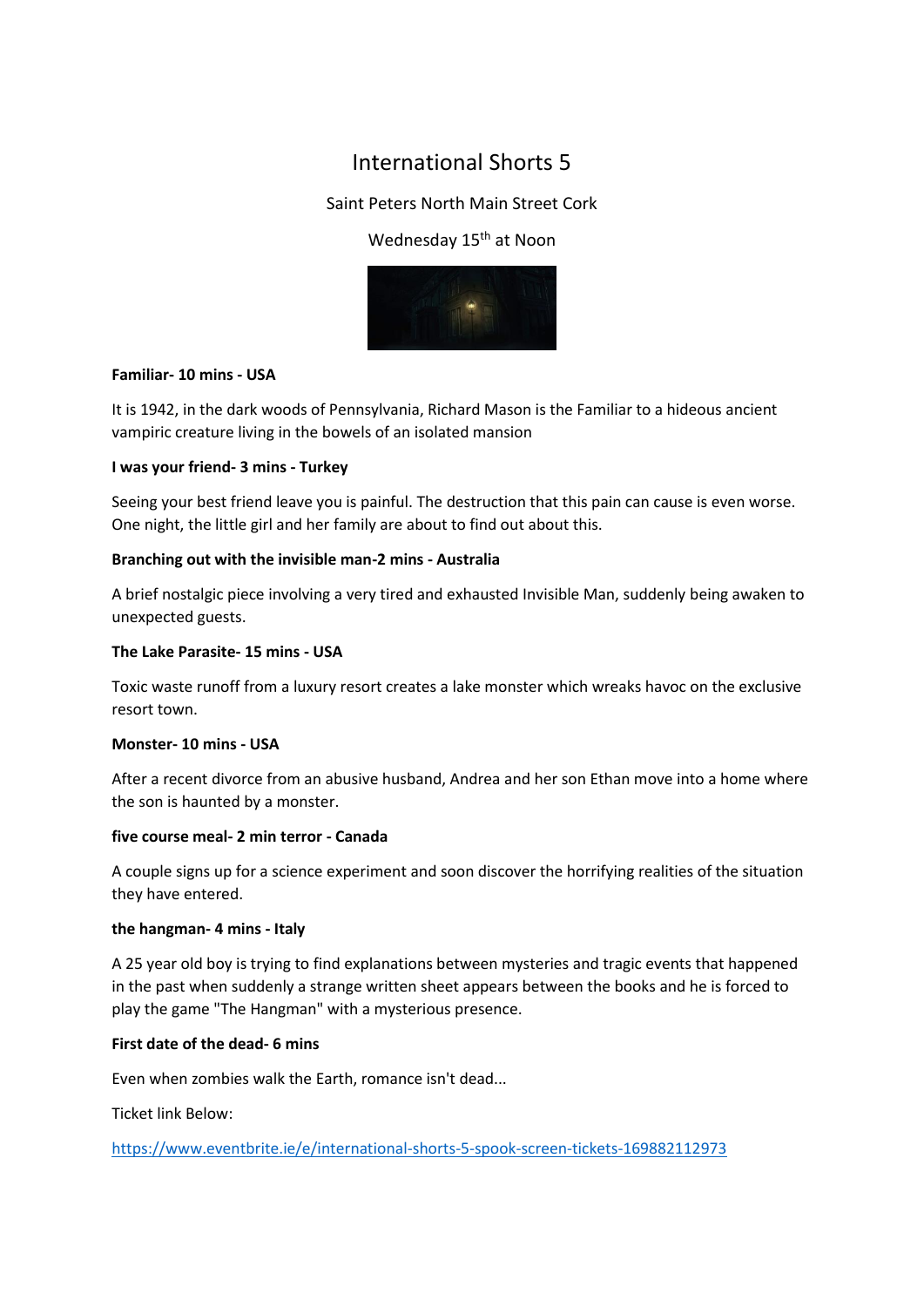## Saint Peters North Main Street Cork

### Wednesday 15<sup>th</sup> 4pm



#### **Koreatown Ghost Story- 14 mins - USA**

starring Margaret Cho and Lyrica Okano, a woman entertains a macabre marriage offer that would let her pursue her dreams, for better or for much much worse.

#### **Inguma- 2 mins - Chile**

A wish will turn into a nightmare, because the night will call Inguma

#### **Wich- 5 mins - USA**

It seemed like any ordinary day. Until it wasn't.

#### **The Kornmuhme - A German Folktale- 10 mins - Germany**

In early 20th century Bavaria, Evi and her brothers are picking flowers in a field for their grandmother. To their surprise their granny is shocked about their present and begins to tell a terrifying tale about a monster living within the fields - the Kornmuhme

#### **Posted No Hunting- 3 mins - USA**

An encounter in the woods is captured on a trail cam.

#### **The Barber- 8 mins - Ukraine**

The brutal biker comes to the barbershop when it was already closed, but the barber still agreed to make the last cut...

#### **Spinnefeind-3 mins - UK**

an experimental, abstract expression of the effect of traumatic events on the development of the self and the magic of transformation simultaneously

#### **Monster encounters- 1 min - Germany**

Humans encounter various monsters, but each encounter has a consequence.

#### **The Valravn- 20 mins - Canada**

The Valravn is a dramatic fantasy horror film based on Danish folklore.

Tickets available at the link below:

<https://www.eventbrite.ie/e/international-shorts-6-spook-screen-tickets-169883218279>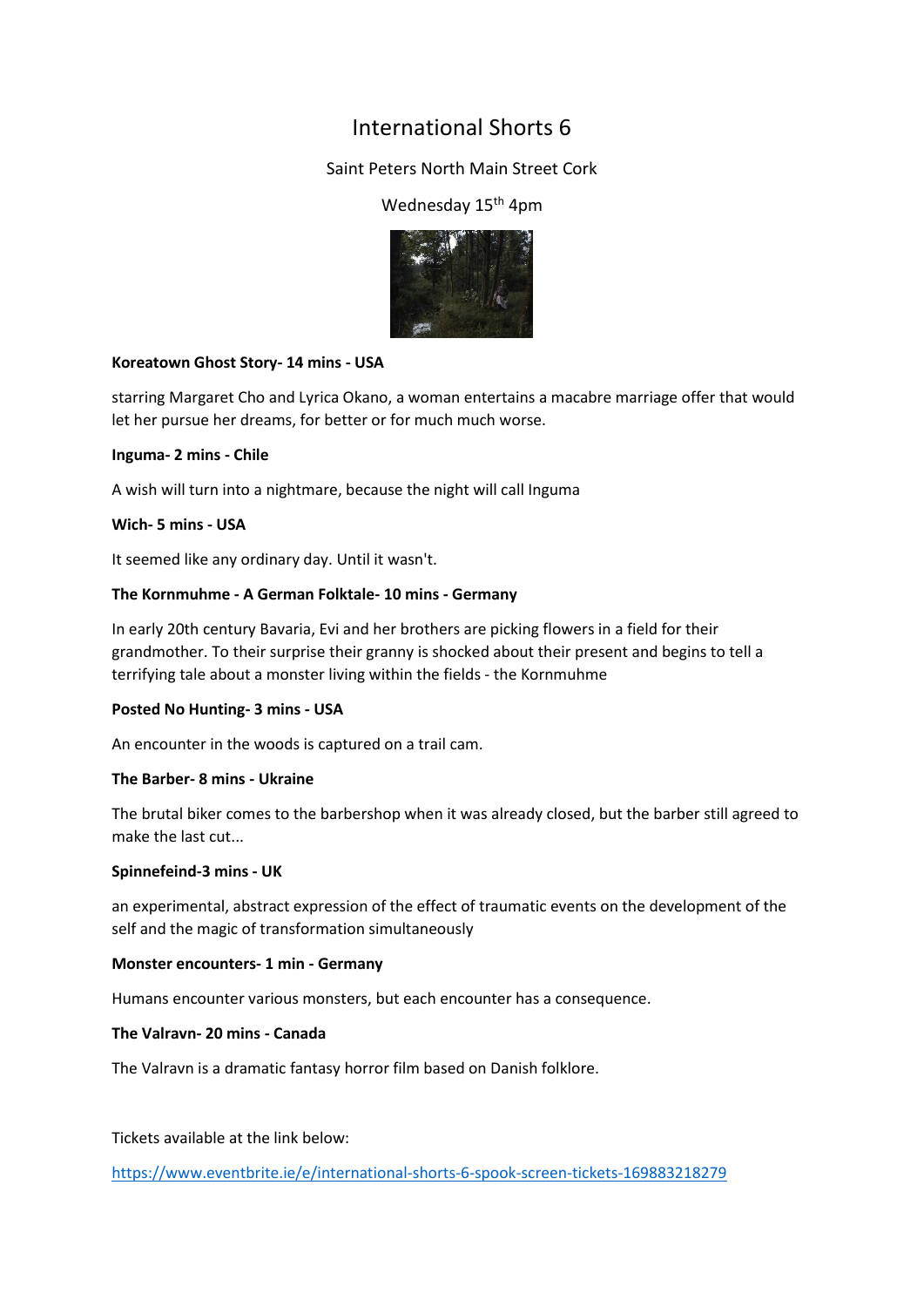# Saint Peters North Main Street Cork

# Thursday 16<sup>th</sup> at Noon



#### **Viola- 10 mins - UK**

Tim and Jo arrive at a holiday rental, where they find a 'smart device' called Viola. However, throughout the evening the device starts playing up, and it seems they may not be the only ones occupying the house.

### **The pocong shroud ghost- 3 mins - USA**

A young girl finds a puppet that's haunted with a evil from another land

### **My Doll Betty- 10 mins - UK**

Bettina's world revolves around dolls and her mind has not yet left childhood. As she is presented a new toy, her games evolves into something darker and much closer to reality than imagination.

#### **Bart's Revenge-2 mins - UK**

A bored barman takes a nap but soon finds that all is not as it seems in this old Western tavern.

#### **Script- 8 mins - Italy**

Two screenwriters, a ghost story, the night that goes on. Who will put an end to this?

#### **Miss Mary Mack- 18 mins - USA**

Set against the backdrop of the heart of the Covid19 pandemic in Seattle, Washington, Miss Mary Mack is a spine tingling, thriller/horror film.

#### **Kid Nap- 2 mins - UK**

A tired couple are reluctant to get out of bed to check on their toddler. If only they knew why he was crying.

#### **Cruel Tales, Friday Kills- 27 mins - France**

In a hostel, Managers from a big company are coming for a secret meeting. On behalf of the new bioethic Law, they plan a conspiracy about the slaughter of their own employees they want to layoff. However, they just did not expect Suzy and Dany.

Tickets available from the link below

<https://www.eventbrite.ie/e/international-shorts-7-spook-screen-tickets-169883513161>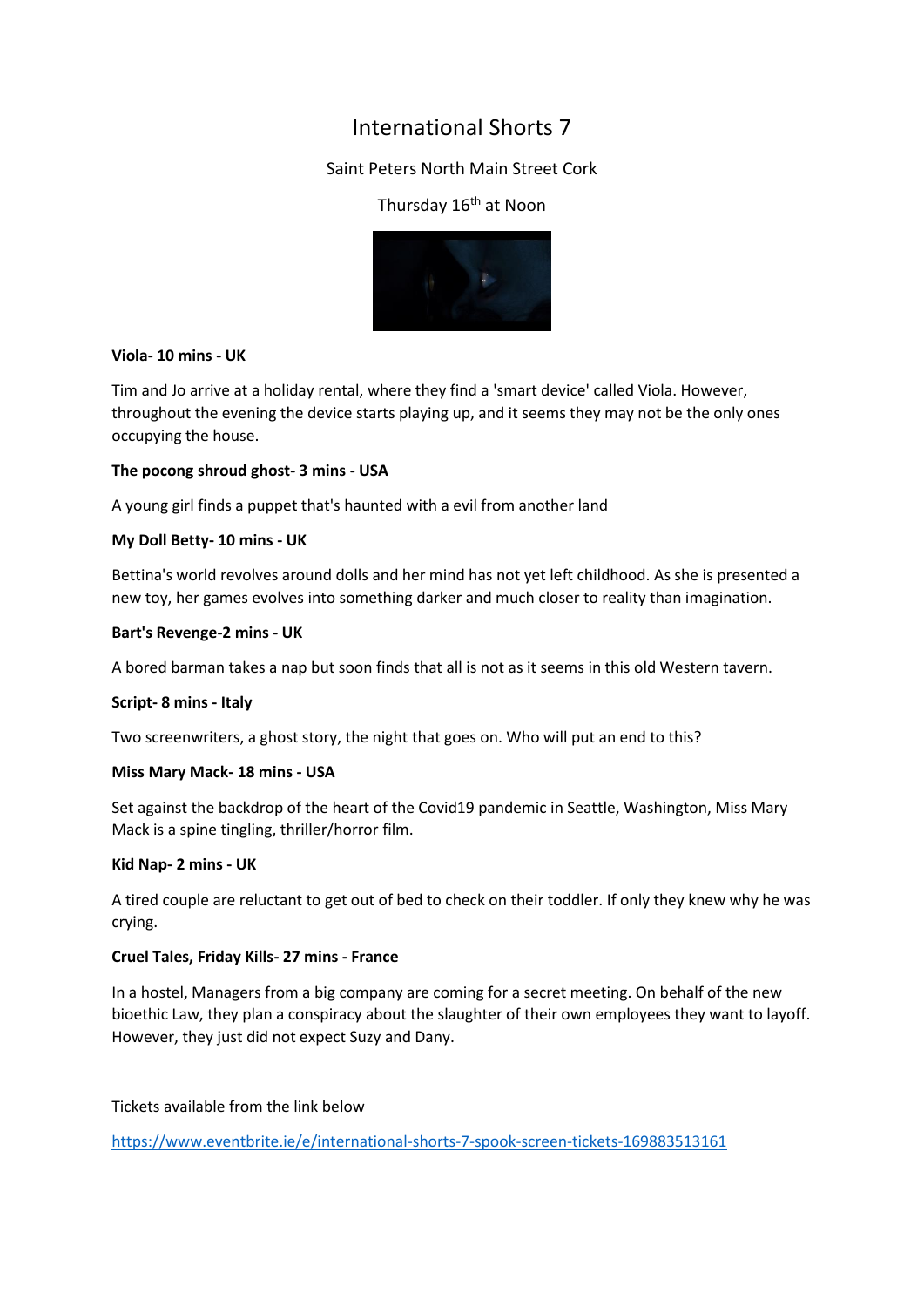# Saint Peters North Main Street Cork

# Thursday  $16<sup>th</sup>$  at 4pm



#### **Momma, Don't Go- 5 mins - USA**

A mother and daughter struggle to survive a deadly home invasion.

#### **The House of the Rising Sun- 2 mins - Canada**

Join our cast of fabulous femme fatales as we take a tasteful tango down a dark alley to The House Of The Rising Sun. This playful retelling of the chilling blues classic will have you at the edge of your seat

#### **Strength Test- 4 mins - China**

On the metro, two rows of dead bodies dangling on the handles, while nasty little repair robots swaggered off!

#### **Born to be Damned 3- 2 mins - France**

A young mother is woken in the middle of the night by her daughter who seems to be asking for help. But when she gets to the bedroom, she realizes that her daughter is still sleeping...

#### **The Killer in Cursed Water- 15 mins - France**

Cindy and Quentin are spending a romantic week-end by a lake. But a killer is prowling and he could hide a greater threat.

#### **Mirror- 2 mins - Mexico**

A girl investigates the strange events that occur in her house... over and over again.

#### **Imaginary Friend- 17 mins - USA**

a detective who reluctantly agrees to help her niece, a young girl experiencing vivid nightmares. While the 'help' begins as a lighthearted joke, strange details and events suggest something more ominous is at hand.

#### **The Occult Son- 13 mins - USA**

A couple's morning is interrupted when a witch moves in next-door during a solar eclipse.

Tickets available at the link below:

<https://www.eventbrite.ie/e/international-shorts-8-spook-screen-tickets-169883661605>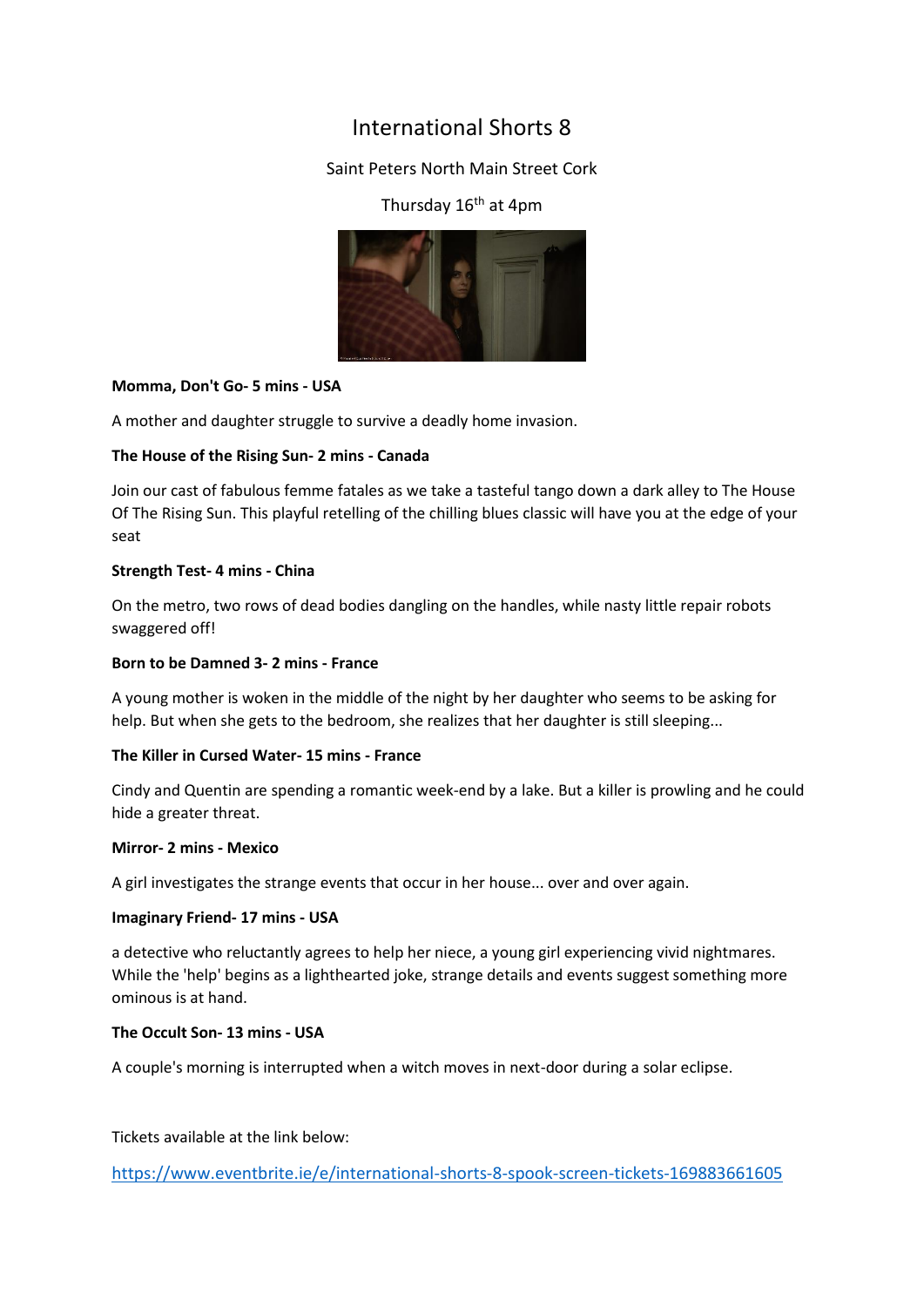# **Krampus**

Special Event in Cork City, Mallow and Midleton



It's not yet the season but Spook Screen has a special yuletide (maybe cruel-tide?) treat for you all. We have partnered with the The Gate Multiplex to showcase the Creepy Christmas cracker that is "Krampus" alongside a special Q & A with one of the stars of the film, Mark Atkin who played Ketkrókur. Mark has been featured in films such as "The Hobbit", "Rocketman" and "What We Do in the Shadows" and is a riveting raconteur on his interesting career. Much like St. Nick himself manages to travel to so many places in one night Mark will be at every screening.

Screening at the following venues:

**Gate Cork on Monday 13th September at 6:30pm tickets at the link below:**

[https://gatecork.admit](https://gatecork.admit-one.eu/?p=tickets&perfCode=167215&fbclid=IwAR3FRYbWzEIdXFWm4QqtzHG9ZxQVeFDOvmO7fkX72KNW13wvjWlrPC5niIg)[one.eu/?p=tickets&perfCode=167215&fbclid=IwAR3FRYbWzEIdXFWm4QqtzHG9ZxQVeFDOvmO7fkX](https://gatecork.admit-one.eu/?p=tickets&perfCode=167215&fbclid=IwAR3FRYbWzEIdXFWm4QqtzHG9ZxQVeFDOvmO7fkX72KNW13wvjWlrPC5niIg) [72KNW13wvjWlrPC5niIg](https://gatecork.admit-one.eu/?p=tickets&perfCode=167215&fbclid=IwAR3FRYbWzEIdXFWm4QqtzHG9ZxQVeFDOvmO7fkX72KNW13wvjWlrPC5niIg)

**Gate Cinema Mallow Monday 13th September at 6:30pm tickets at the link below:**

<https://gatemallow.admit-one.eu/?p=tickets&perfCode=132068>

**Gate Midleton Tuesday 14th September at 6:30pm tickets at the link below:**

[https://gatemidleton.admit](https://gatemidleton.admit-one.eu/?p=tickets&perfCode=132401&fbclid=IwAR2KMEJBZc1YtlD6kg_tddzf-3E5cZMFe8yfOgr7kKQz5eBGuVqnTzyaOK0)[one.eu/?p=tickets&perfCode=132401&fbclid=IwAR2KMEJBZc1YtlD6kg\\_tddzf-](https://gatemidleton.admit-one.eu/?p=tickets&perfCode=132401&fbclid=IwAR2KMEJBZc1YtlD6kg_tddzf-3E5cZMFe8yfOgr7kKQz5eBGuVqnTzyaOK0)[3E5cZMFe8yfOgr7kKQz5eBGuVqnTzyaOK0](https://gatemidleton.admit-one.eu/?p=tickets&perfCode=132401&fbclid=IwAR2KMEJBZc1YtlD6kg_tddzf-3E5cZMFe8yfOgr7kKQz5eBGuVqnTzyaOK0)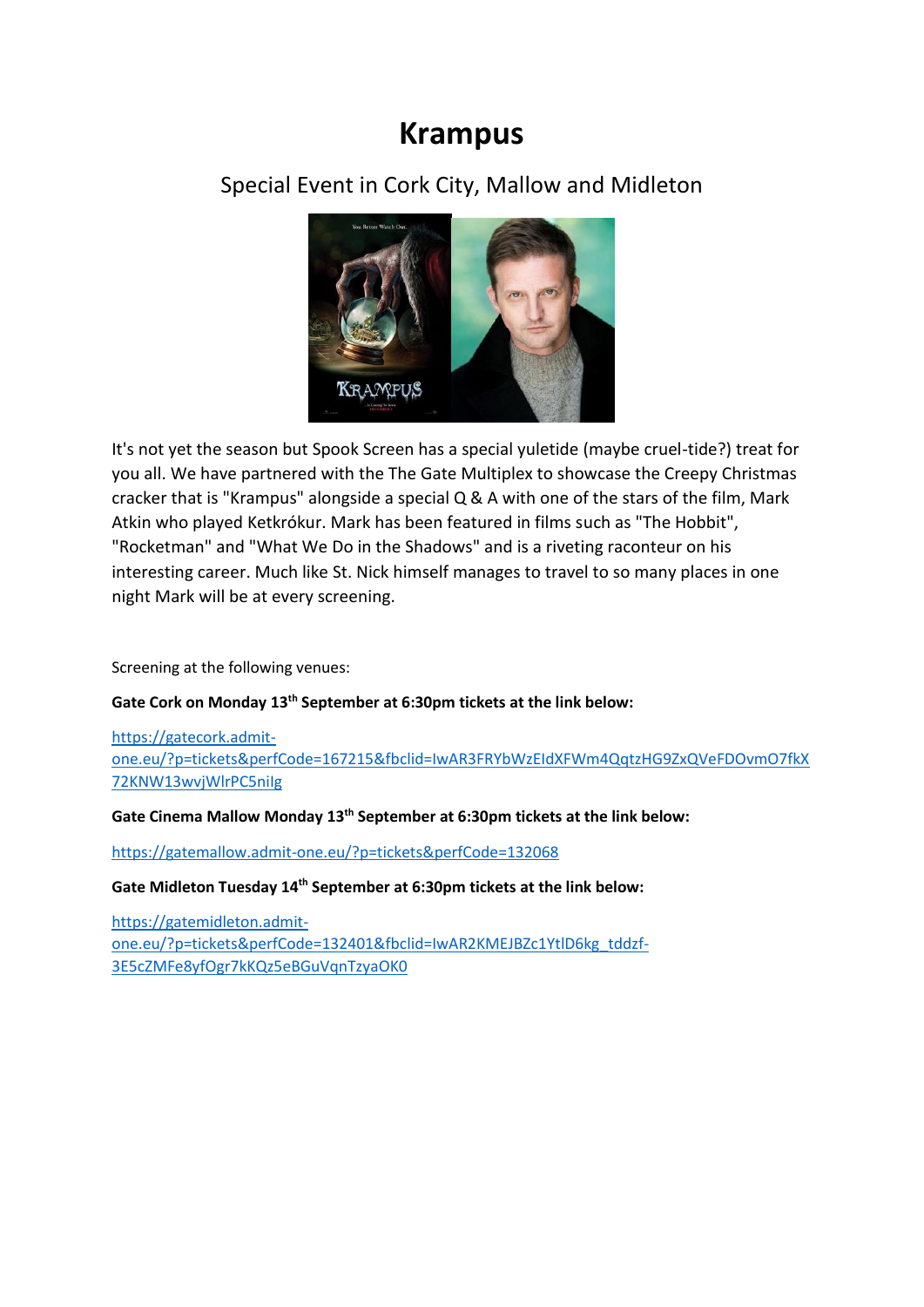# **Occupation: Rainfall**

Special Screening in Cork City, Mallow and Midleton



We have again teamed up with the Gate to bring you this amazing Indie Sci-fi feature from Luke Sparke. Two years after aliens land on Earth, Survivors from Sydney, Australia, fight in a desperate war as casualties continue to grow.

This is an action-packed Sci-Fi adventure film that is something any fan of the genre needs to experience in a cinema. Starring Dan Ewing, Temuera Morrison, Jet Tranter, Daniel Gillies, Lawrence Makoare with appearances form the likes of Ken Jeong and Jason Isaacs.

We recently spoke to director Luke Sparke and this exclusive interview will only be shown prior to our screenings of the film.

This not to be missed adventure will be screening at the following venues and dates:

**Gate Midleton Monday 13th September at 6:30pm. Ticket link below:**

<https://gatemidleton.admit-one.eu/?p=tickets&perfCode=132400>

**Gate Cork Tuesday 14th September at 6:30pm. Ticket link below**

<https://gatecork.admit-one.eu/?p=tickets&perfCode=167216>

**Gate Mallow Tuesday 14th September at 6:30pm. Ticket Link below:**

<https://gatemallow.admit-one.eu/?p=tickets&perfCode=132069>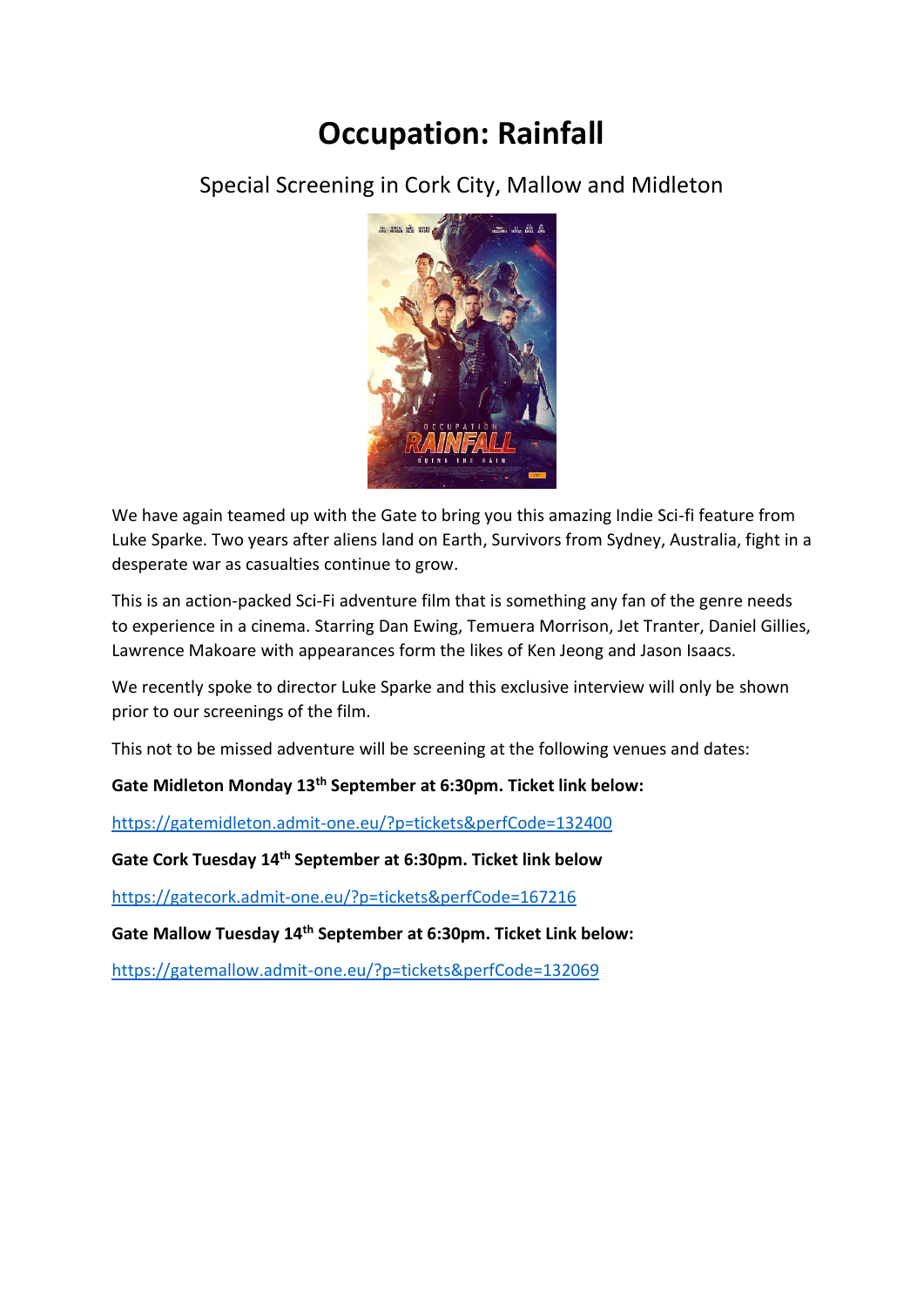## Macau Sporting Club

#### Saturday 18<sup>th</sup> at 2pm



#### **Pure Gold- 13 mins – Directed by Rik Gordon**

In the grip of a famine, a farmer must provide for his starving family, however his desperation is exploited by a mischievous being, that tempts him with something precious.

#### **A Mother's Love- 5 mins – Directed by Adam H Stewart**

A first time mother's will do anything to make her infant girl happy.

#### **The First Step- 5 mins – Directed by Emma Cmmins**

To complete her task the girl must overcome the obstacles these monsters place before her.

#### **Nymph- 15 mins - Caoimhin Gaughan Coffey**

When betrayal stalks their camping trip, three friends unwittingly conjure up the spirits of vengeful Nature with deathly consequences.

#### **Grian Dubh- 5 mins – Directed by Sonic Barometer**

Artefacts of previous occupants are discovered by a developer; one a childlike drawing depicts a malevolent force, an ominous portent or perhaps his doppelgänger? Caveat emptor...

#### **Afterimage- 10 mins – Directed by Rossa O'Hara**

A young woman, in the wake of her boyfriend's death, is forced to relive the dark nature of their relationship when his old camera begins to torment her

#### **Scorched Earth- 11 mins – Directed by Ryan McDonnell**

When John finds out his brother's secret, he must face a familiar moral question.

#### **The Early House- 12 mins – Derek O'Connor**

Following his father's unusual and sudden death, Glen is on a mission to go after those responsible.

#### **The Cancer Monster- 15 mins – Directed by Michael Costello**

A girl in a cancer ward is forced to confront her deepest fears - real or imaginary. At stake is life itself.

Tickets available at the link below:

<https://www.eventbrite.ie/e/irish-shorts-1-spookscreen-tickets-169854109213>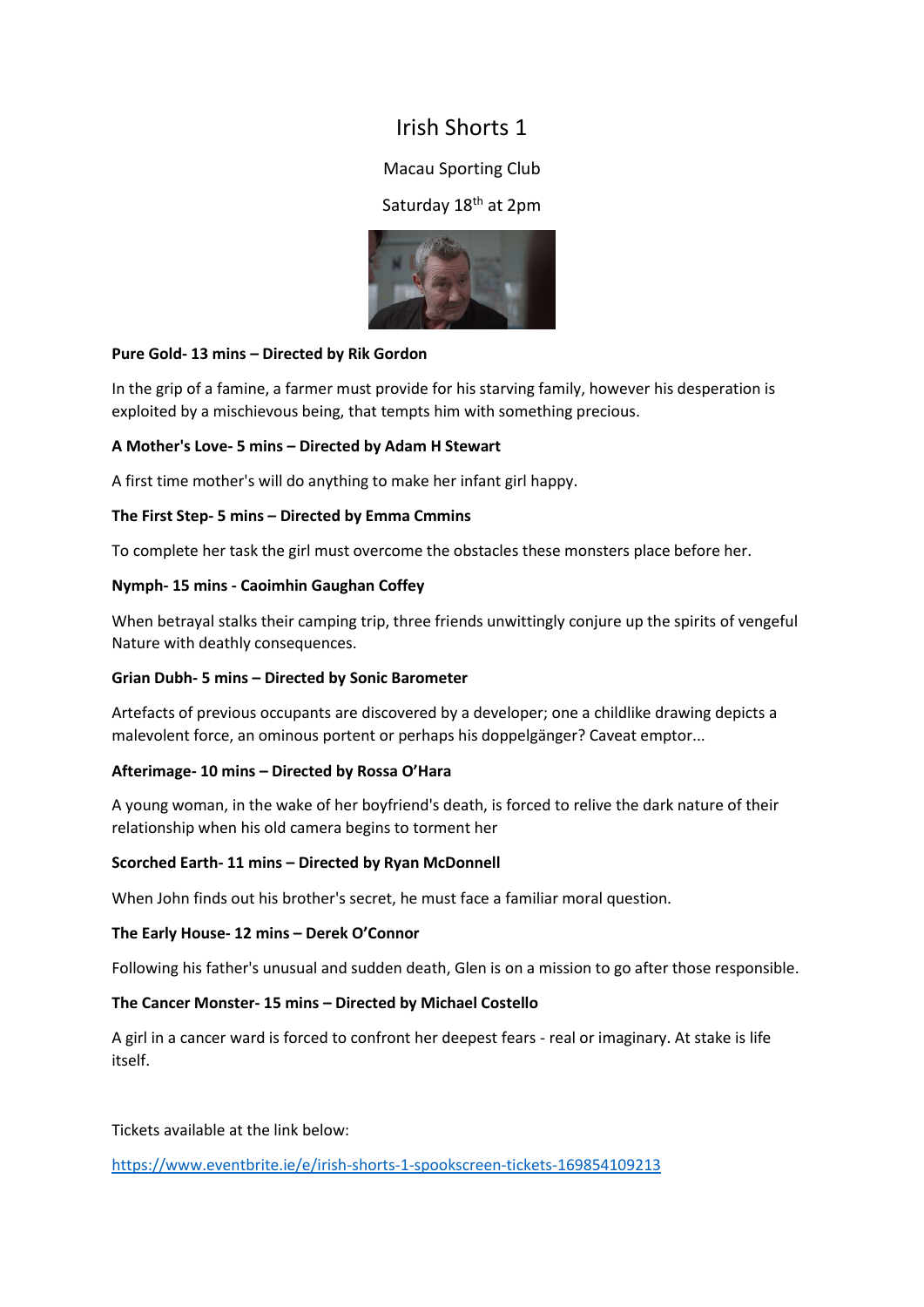# Macau Sporting Club Saturday 18<sup>th</sup> at 4pm



#### **Ten- 8 mins – Directed by Jerome Kellehar**

A girl deals with the frightening reality of an anxiety attack.

#### **An Dearg Doom- 7 mins Directed by Arthur Janowsky**

The religious unrest in Ireland leaves a space to be filled. An ancient evil is stirring and wants to claim this space as its own but it needs 2 things to make this happen......belief and blood!

#### **Mrs. In- Between- 4 mins – Directed by Brian Durcan**

Ms. In-Between is drunkenly staggering home alone, after another party night out.

#### **Reflection- 12 mins – Directed by Baz Black**

'Paul feels there is nothing left to live for.. A chance encounter with a little girl lost in the woods may offer the hope he needs'

#### **The Urge- 13 mins – Directed by Laura Reidy**

A woman becomes infatuated with a strange emotionally distant man

#### **Dead Ringer: The Gift- 4 mins – Directed by Michael Keane**

A late night ring of the doorbell spells trouble for an unsuspecting homeowner.

#### **Abraham's Bosom- 8 mins – Directed by John Connors**

A Journey into the unconscious presents traumatic experiences often remembered, rarely left behind. The forgotten history and crimes of a country are written in the torment of its citizens souls

#### **How to Rob a Witch- 6 mins – Liam Fahy**

Why wish for riches when you can rob witches?

#### **Hunted- 12 mins – Matt Faris**

Bored by those around her, a young woman slips out of a house party early.

#### **Meat is Murder- 11 mins – Ben Kavanagh and Luke Murphy**

In a world where the consumption of animal products is both illegal and taboo, a vegan SWAT-team plot the capture of an infamous meat-dealer named Peter Ash.

#### **Junk- 11 mins**

While waiting to meet an acquaintance in strange surroundings two girls score more than they bargain for

Tickets at link below:

<https://www.eventbrite.ie/e/irish-shorts-2-spookscreen-tickets-169855872487>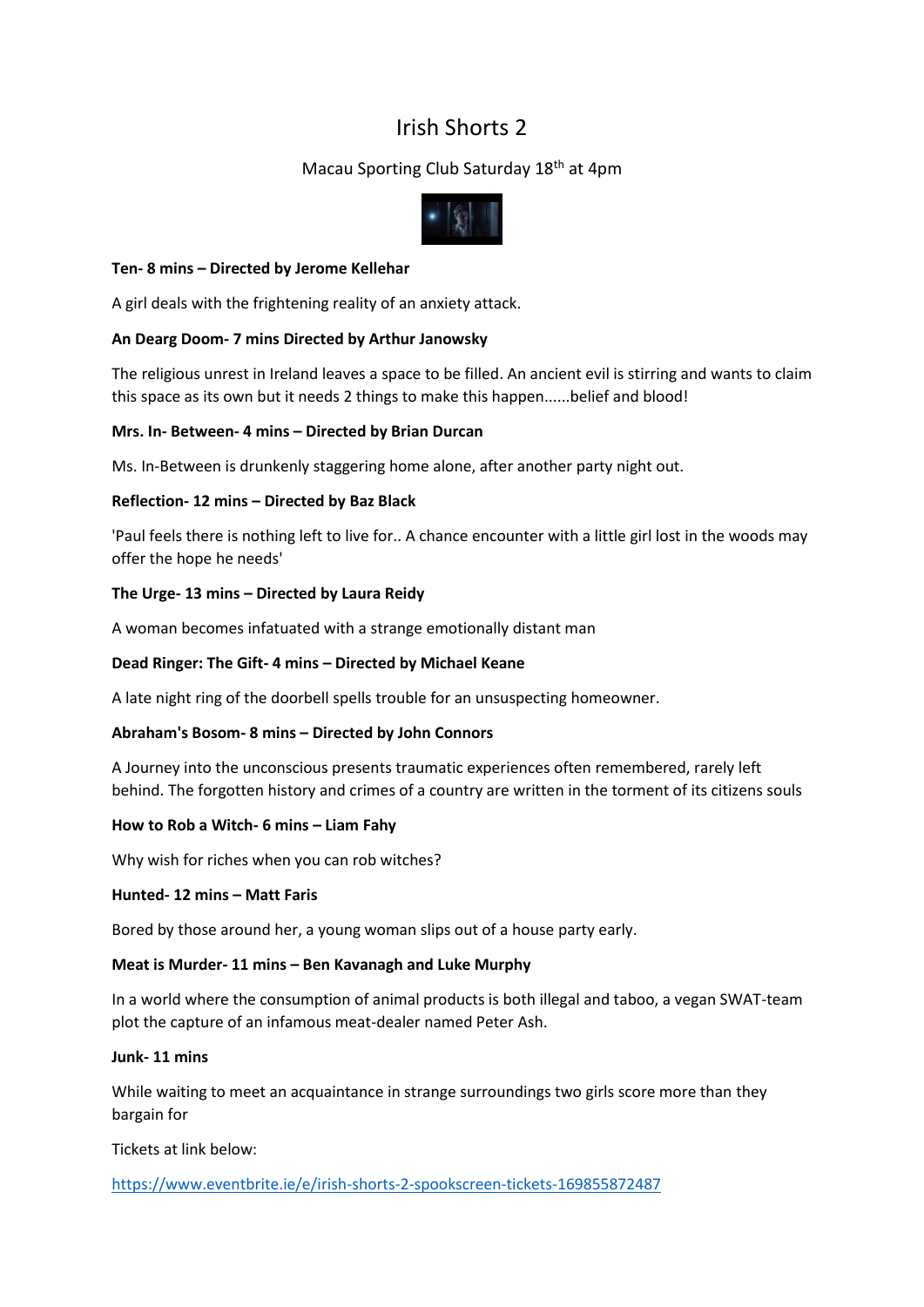# Macau Sporting Club

### Saturday 14<sup>th</sup> at 6pm



#### **Hunger - 9 mins – Directed by Mark Dollard**

A heroin addict is pursued by a menacing figure.

#### **Now following you- 3 mins – Directed by Patrick Foster**

A lonely girl eager to increase her social media presence gets a new second hand phone but she can see someone through the camera lens.

#### **Bedbug- 4 mins – Zoe Holmes and Patrick McDonald**

A woman jumps from her slumber in a panic, gripped by the strange feeling that something is wrong. Creeping through the shadowed hallways of her house, something much stranger is revealed.

#### **- 40- 18 mins – Directed by Noel Holmes**

an old man "Wishy Murphy" wins a 5 million euro -40 minus forty treatment that will reduce his age by 40 years...a chance of a lifetime...or is it ?

#### **Assistance - 12 mins – Directed by John Doherty**

Absence of life doesn't necessarily mean death...or does it? Two brothers struggle to come to terms with their father's terminal illness.

#### **A Christmas Drop- 14 mins – Directed by Stephen Canty**

At midnight on Christmas Eve, a newly-married couple prepare to welcome some annual guests to their pub, which has fallen on hard times. And time is running out.

#### **Breaking Lights- 10 mins – Directed by Nate Handley**

A heavy genre piece, inspired by the cosmic horror of H.P Lovecraft throws us into one man's life, a stream of horrors that lead to a gift, or is it a curse?

#### **Crawlspace - 4 mins – Patrick McDonald and Zoe Holmes**

A man plots to murder his wife, but doesn't have the stomach for the job - after a night of heavy drinking at the local bar, liquid courage imbues him with the guts to snap her neck ...but did he return to the right house?

Tickets available at the link below:

<https://www.eventbrite.ie/e/irish-shorts-3-spook-screen-tickets-169856394047>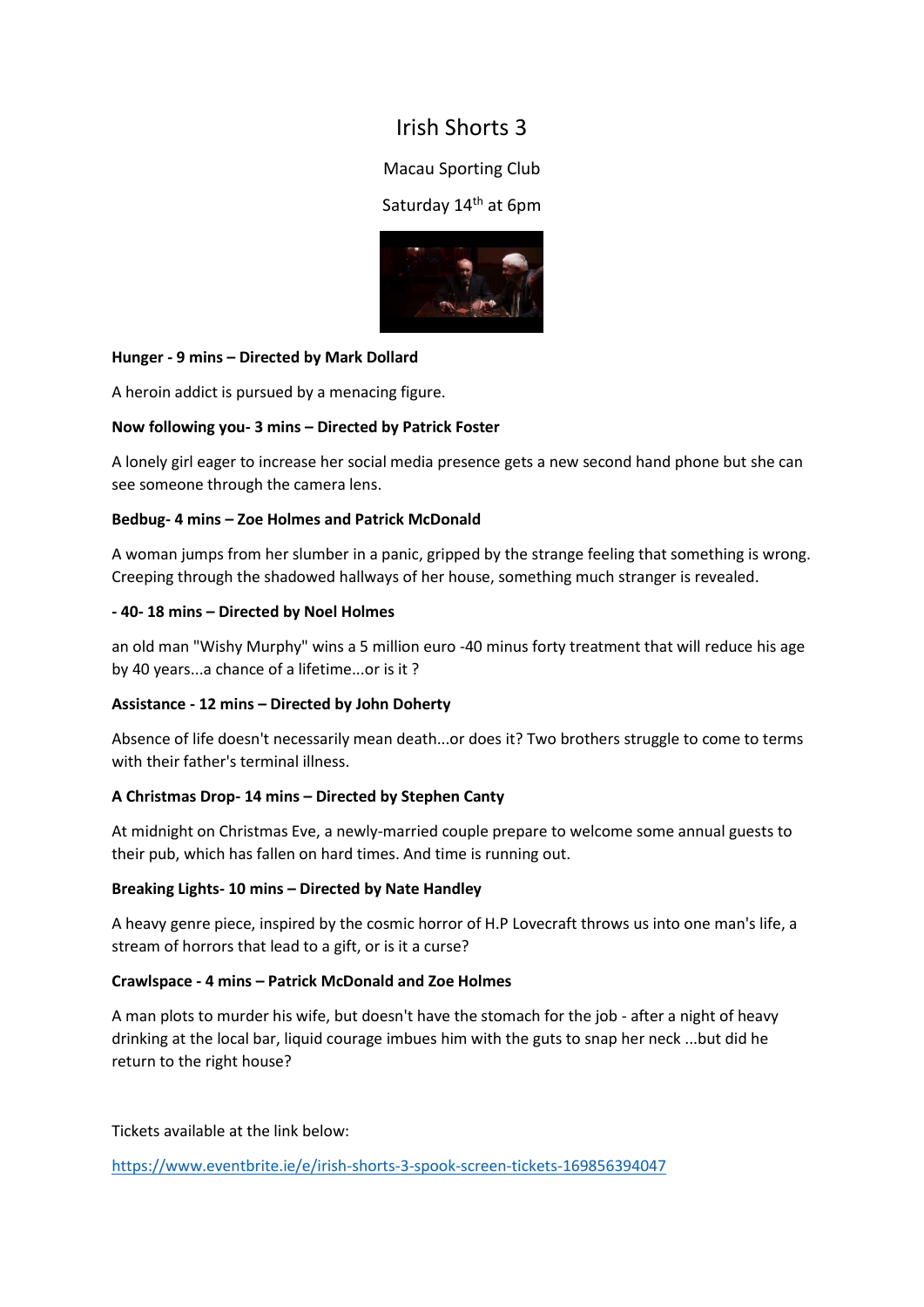### Macau Sporting Club

### Sunday 19<sup>th</sup> at 2pm



#### **You're Next- 6 mins – Directed by Sean Breathnach**

A couple on the run encounter a horror in the woods.

#### **Don't Open Me- 9 mins – Directed by Michael McCudden**

6 year old Jojo and his dog Braços receive a mysterious gift from the sky and find that it's important to always judge on what is on the inside.

#### **00:00- 6 mins – Directed by Sean Ruane**

A short Sci-Fi Thriller

#### **the Will- 19 min – Directed by Aaron Cowming and Orlaith McManus**

One fateful night family secrets are laid bear and even with the best will in the world nothing will be the same.

#### **Jack's Patch- 1 min – Directed by Paul McMahon**

"Jacks Patch" is a tale of a pumpkin carver who visits the eve before Halloween to deliver free Jack-O-Lanterns to everyone in the town to keep evil spirits away. Of course, they are carved with love.

#### **A child's game- 8 min – Directed by Daniel Heaphy**

A young girl makes her way through an empty woodland, fleeing from a mysterious figure following her

#### **Martians from the Planet Jupiter: 8 mins – Directed by David Kivlehan**

In 90's Ireland, two friends, Shay and Cillian, witness a UFO crash and go to investigate. When a secret branch of the government show up, aliens are the least of the pairs problems!

#### **Standing on your grave- 18 mins – Directed by Adam Howe**

In 1918 Ireland, a recently widowed young woman becomes stalked by a malevolent presence after finding a trinket on her nearby beach.

Tickets available at the link below:

<https://www.eventbrite.ie/e/irish-shorts-4-spook-screen-tickets-169857399053>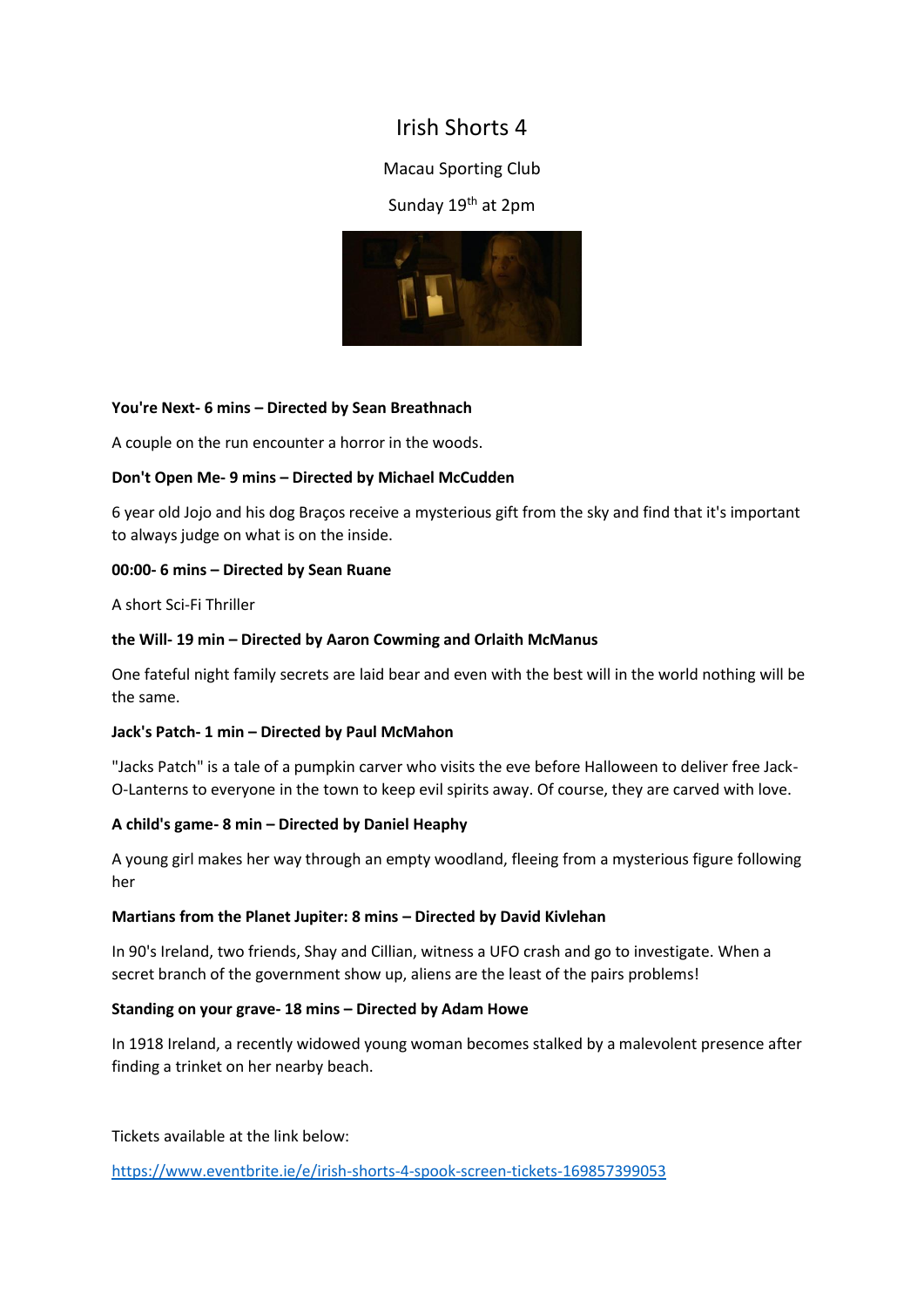## Macau Sporting Club

### Sunday 19<sup>th</sup> at 4pm



### **Gaslight- 11 mins – Directed by Turlough Ó Cinnéide**

A man believes he is being followed. Is he? Or is it his imagination?

#### **Motionless- 5 mins – Directed by Barry Fahy and Paul Fitzgerald**

Ryan, a Handyman, is called out to fix a treadmill in a seemingly abandoned shed

#### **Therteen- 10 mins – Directed by Cathriona Slammon**

A silent psychological horror film in which an isolated young girl has visions of a mysterious predator on the eve of her 13th birthday.

#### **The Fairy Hunter- 15 mins – Directed by Patrick J Kelly**

In a new world a Viking encounters a new Prey.

### **Mimeograph- 3 mins – Directed by Cian Ryan**

A man alone at night watching TV, he finds a photo of himself looking in the fridge

#### **Tina times two- 15 mins – Directed by Bonnie Dempsey**

A surreal coming-of-age fable about a lonely girl whose wish comes true when she gains a magical friend; an exact double of herself! But the dream turns into a nightmare when her double wants to live her own life.

#### **Merrow: 7 mins – Directed by Baz Black**

Be wary, I warn thee, this woman with tail, like the tides she will take you, you shall not regale.

#### **Afterlife- 14 mins – Directed by Daniel Butler**

A dead man wakes to discover he's a vampire only to struggle to follow through with his dreams of escape.

Tickets available at the link below:

<https://www.eventbrite.ie/e/irish-shorts-5-spook-screen-tickets-169857866451>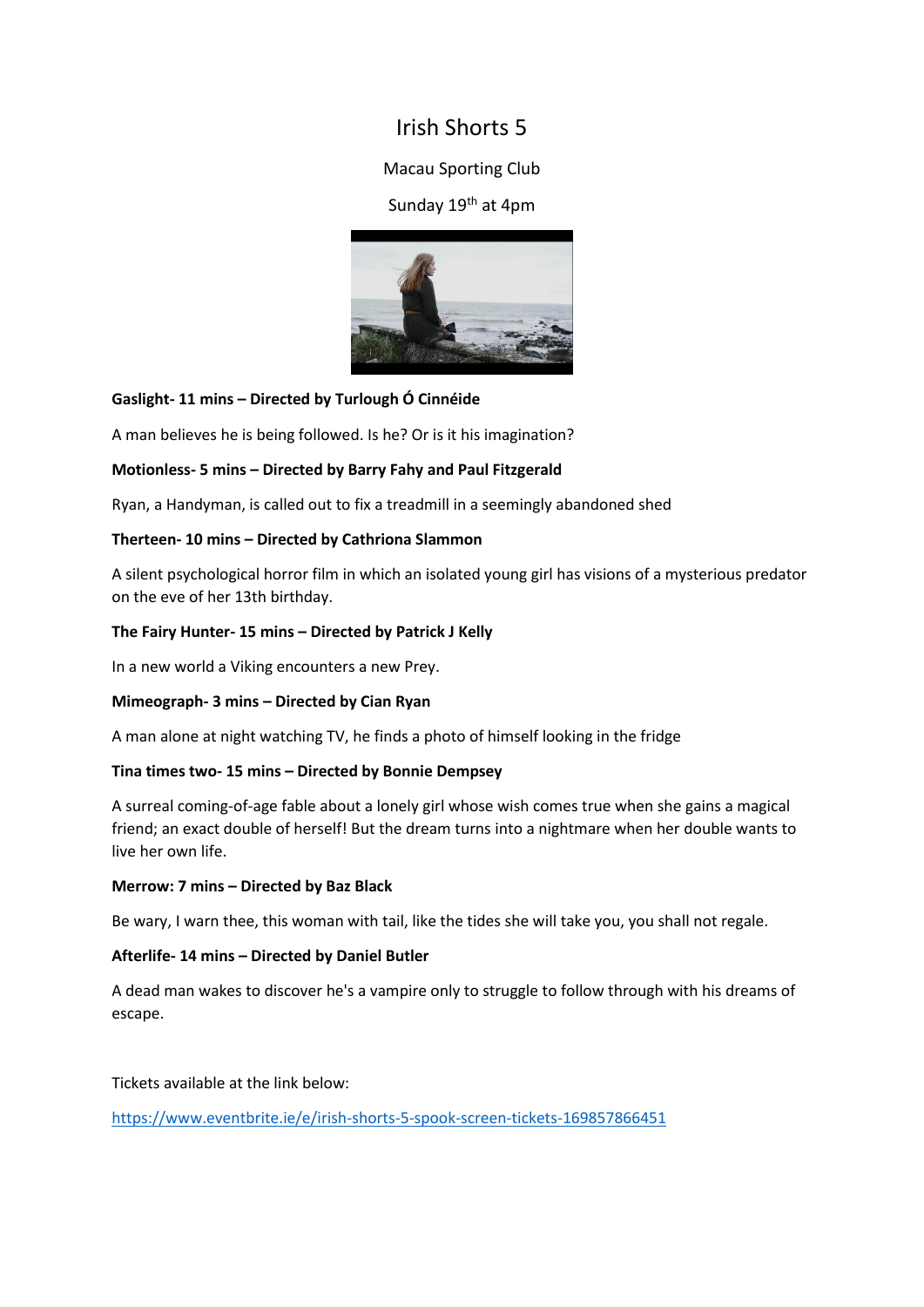Special Screening

# Sky Sharks

Macau Sporting Club

Sunday 19<sup>th</sup> at 6pm



In the Arctic a team of geologists discovers a Nazi warship that was thought to be lost: the Himmelsfaust, a gigantic steel colossus from the Third Reich, brimming with unimaginable destruction machines. On that ship scientists researched top-secret, war-critical weapons and created the Reichsflughaie: rocket-powered monsters whose pilots are genetically mutated, supernaturally endowed supersoldiers with supernatural powers.

Dr. Klaus Richter, the spiritual forefather of this experiment, is forced to stop his deadly army of the undead in order to save humanity and the planet Earth from the seemingly certain doom. His daughters Angelique and Diabla face the threat that their father set up 75 years ago …Time does not heal all wounds!

Tickets for this special screening are available at the link below:

<https://www.eventbrite.ie/e/sky-sharks-screening-spook-screen-tickets-169860026913>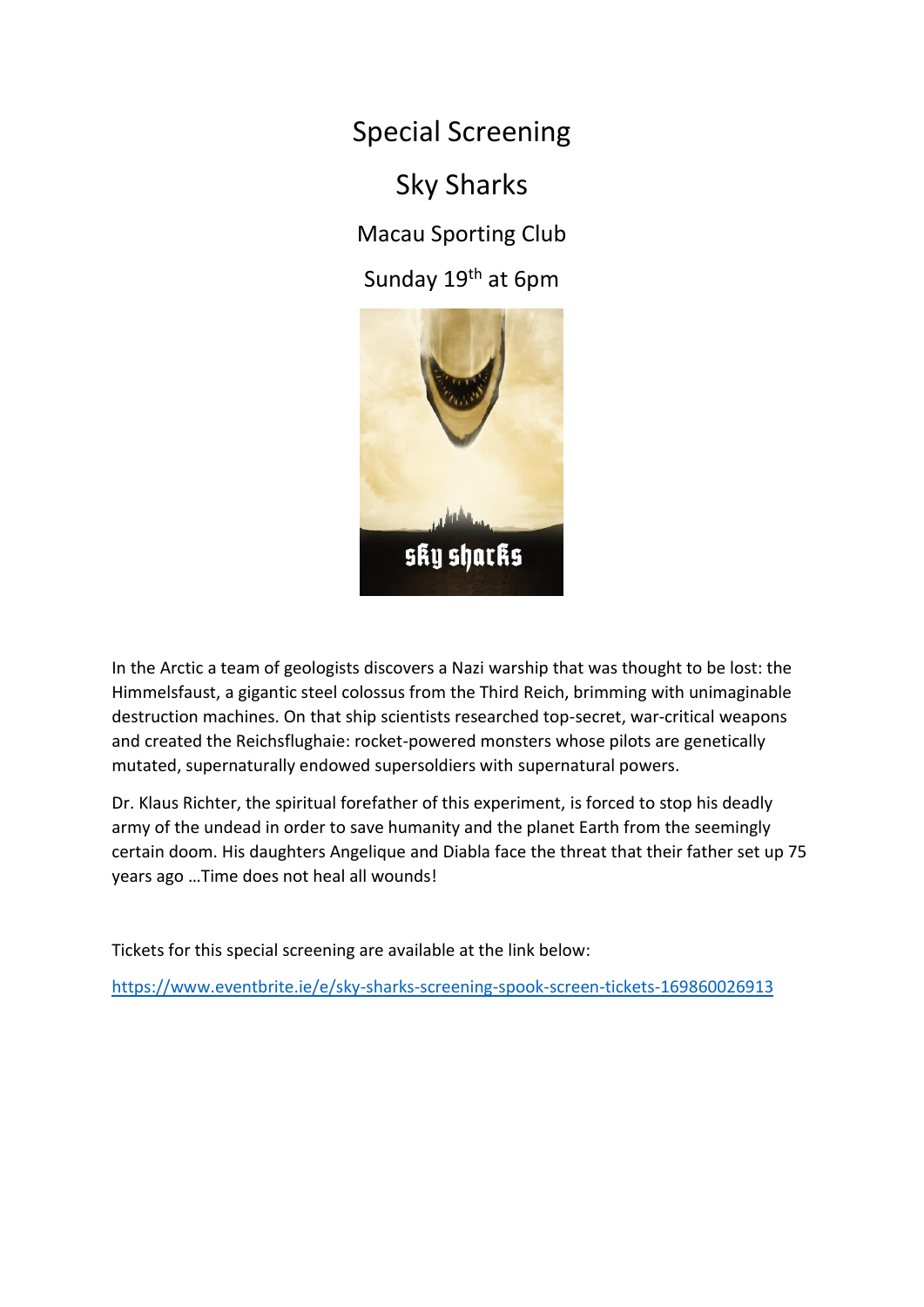# Afternoon Features

# Saint Peters North Main Street Cork

# Monday 13<sup>th</sup> at 1:30pm



#### **The Unfamiliar:**

A British Army doctor comes back from a war, thinking that she has PTSD, only to discover that there is a more daunting malevolence at work, making the life that she knew, unfamiliar.

Tickets available at the link below:

. <https://www.eventbrite.ie/e/the-unfamiliar-spook-screen-tickets-169867647707>

Tuesday 14<sup>th</sup> at 1:30pm



#### **Slaughterhouse Slumber Party:**

What started as the debauched annual slumber party for a tight knit group of gal pals becomes a fight for their lives when supernatural evil threatens to destroy the world--and even worse, ruin the one night of the year the ladies get to have a nude pillow fight. Trapped by magic, surrounded by evil, and very underdressed, will they survive the night? Or will this slumber party become a slaughterhouse? SLAUGHTERHOUSE SLUMBER PARTY is the unholy hybrid of HARD TO DIE, EVIL DEAD II, and PARKS & REC the world never knew it needed.

Tickets Available at the link below:

<https://www.eventbrite.ie/e/slaughterhouse-slumber-party-tickets-169879260441>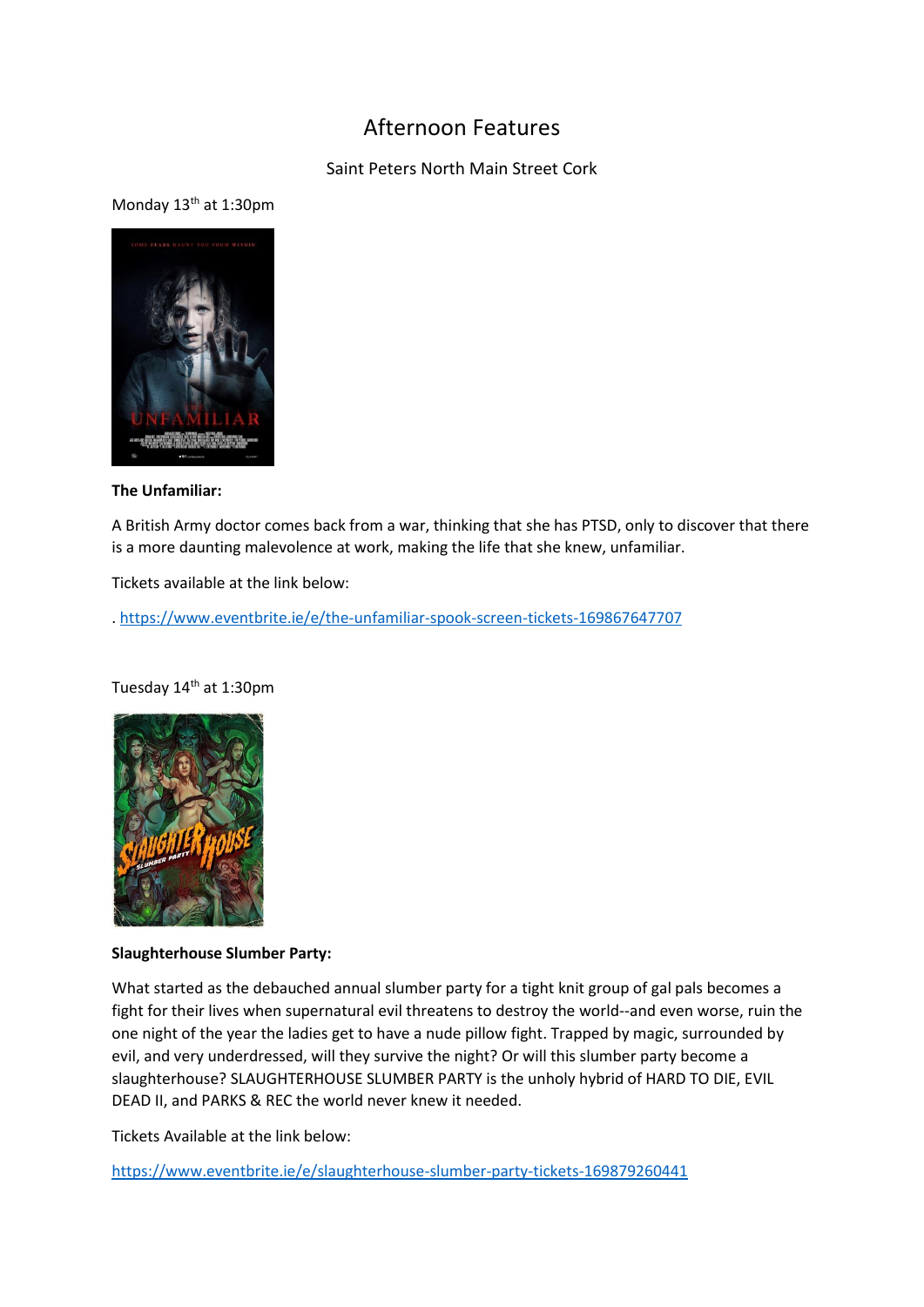# Afternoon Features

Saint Peters North Main Street Cork

Wednesday 15<sup>th</sup> at 2pm



#### **EXIT:**

Events take a sinister turn one night in London, when two very different couples arrive at a doublebooked apartment. Actions have consequences and not all debts are paid for with money. Leaving, it's harder than you think.

Tickets Available at the link below:

<https://www.eventbrite.ie/e/exit-screening-spook-screen-tickets-169882907349>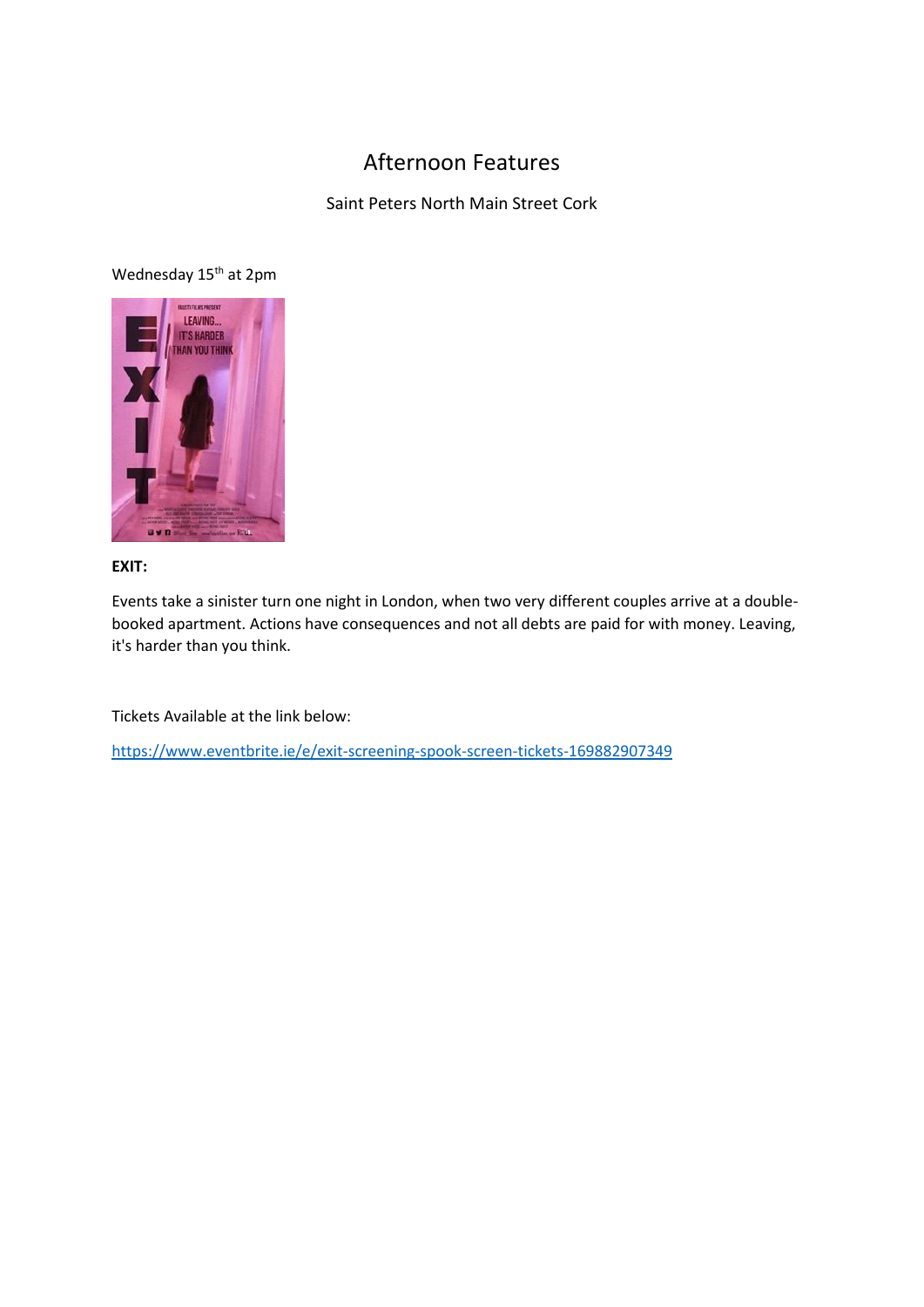# Special free screenings at Lifetime labs Friday 17th September

#### **Best of International shorts: 12:30pm**

We will be screening a 90 minute selection of the best in International shorts over the past number of years. Tickets for this event are free but extremely limited to 15 people so please book early and only if you plan to attend.

Tickets available from the link below:

<https://www.eventbrite.ie/e/spook-screen-lifetime-labs-tickets-169733129359>

#### **Indie Feature: 2:30pm**



I Scream on the beach:

Halloween 1986: In the small English seaside town of Mellow Coast Emily (Hannah Paterson) is trying to discover the truth behind herfather's disappearance 10 years earlier, but as she searches for answers, and she gets closer to the truth, her friends start getting picked off one-by-one by an unknown killer.

Horror/Comedy that emulates the 80s VHS style. Featuring Dani Thompson, Martin W Payne and Michael Fausti, with a cameo from Troma Entertainment legend Lloyd Kaufman. When bloody murder comes to Mellow Coast this Halloween, I'll scream, you'll scream, we'll all SCREAM ON THE BEACH!

Tickets for this event are limited to 15 people and are available for free at the link below: <https://www.eventbrite.ie/e/spook-screen-lifetime-labs-tickets-169733215617>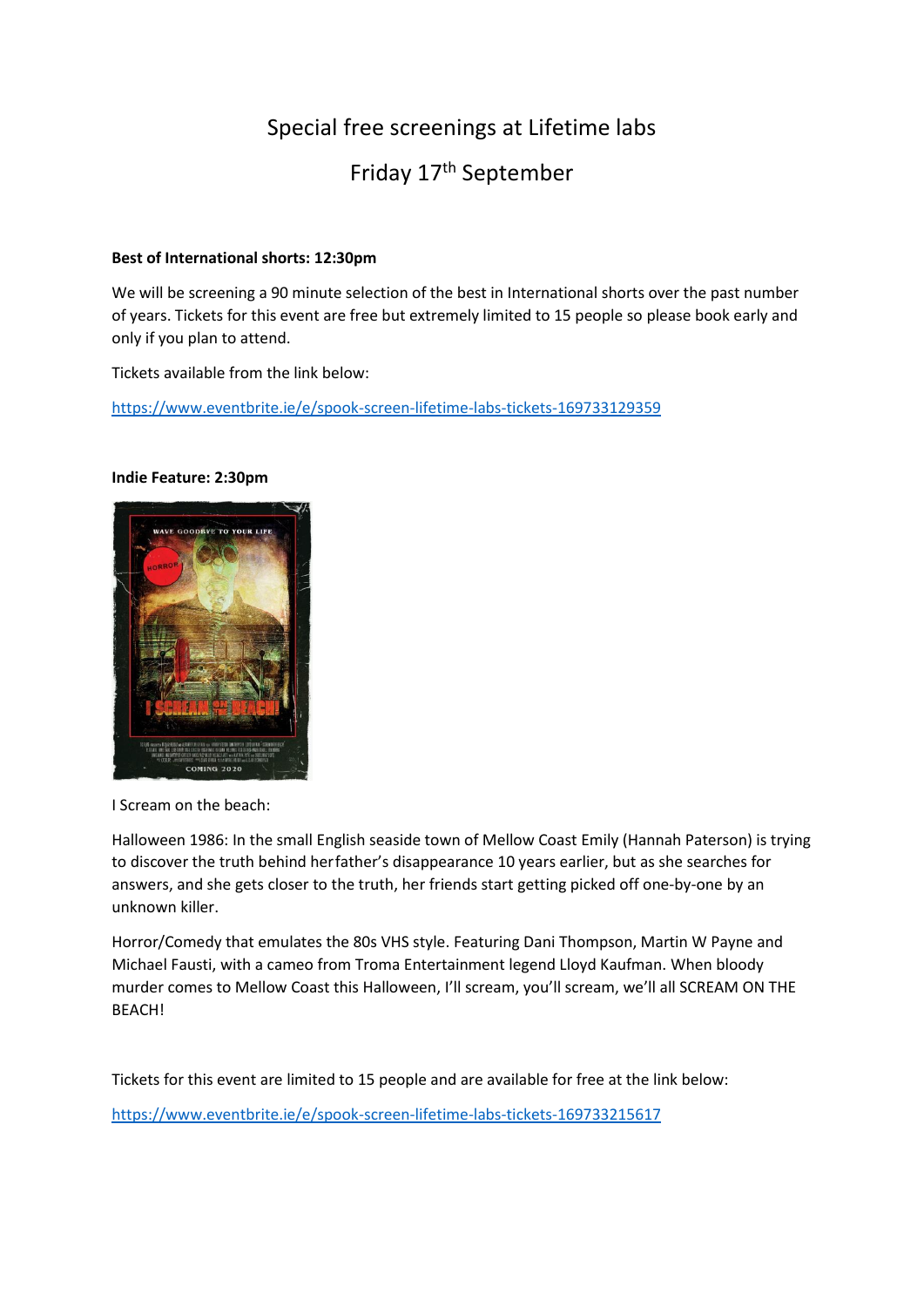# Culture Night Cork City

# Friday 17th 4:30pm at Lifetime Labs

# Lee Road Sunday's well Cork

We are delighted to offer a special free event at the wonderful old waterworks as part of Culture night 2021. We will be screening 90 minutes of some of the best Irish shorts from the past two years of Spook Screen. This screening showcases the amazing talent Ireland has in genre cinema.

This event will begin at 4:30pm and run for 90 minutes, tickets are entirely free but must be pre booked, due to current covid regulations and the size of the venue we are limited to 15 tickets so please book early to avoid disappointment tickets are limited to 4 per person.

Tickets for this special event are available from the link Below:

<https://www.eventbrite.ie/e/spook-screen-culture-night-at-lifetime-labs-tickets-169733380109>